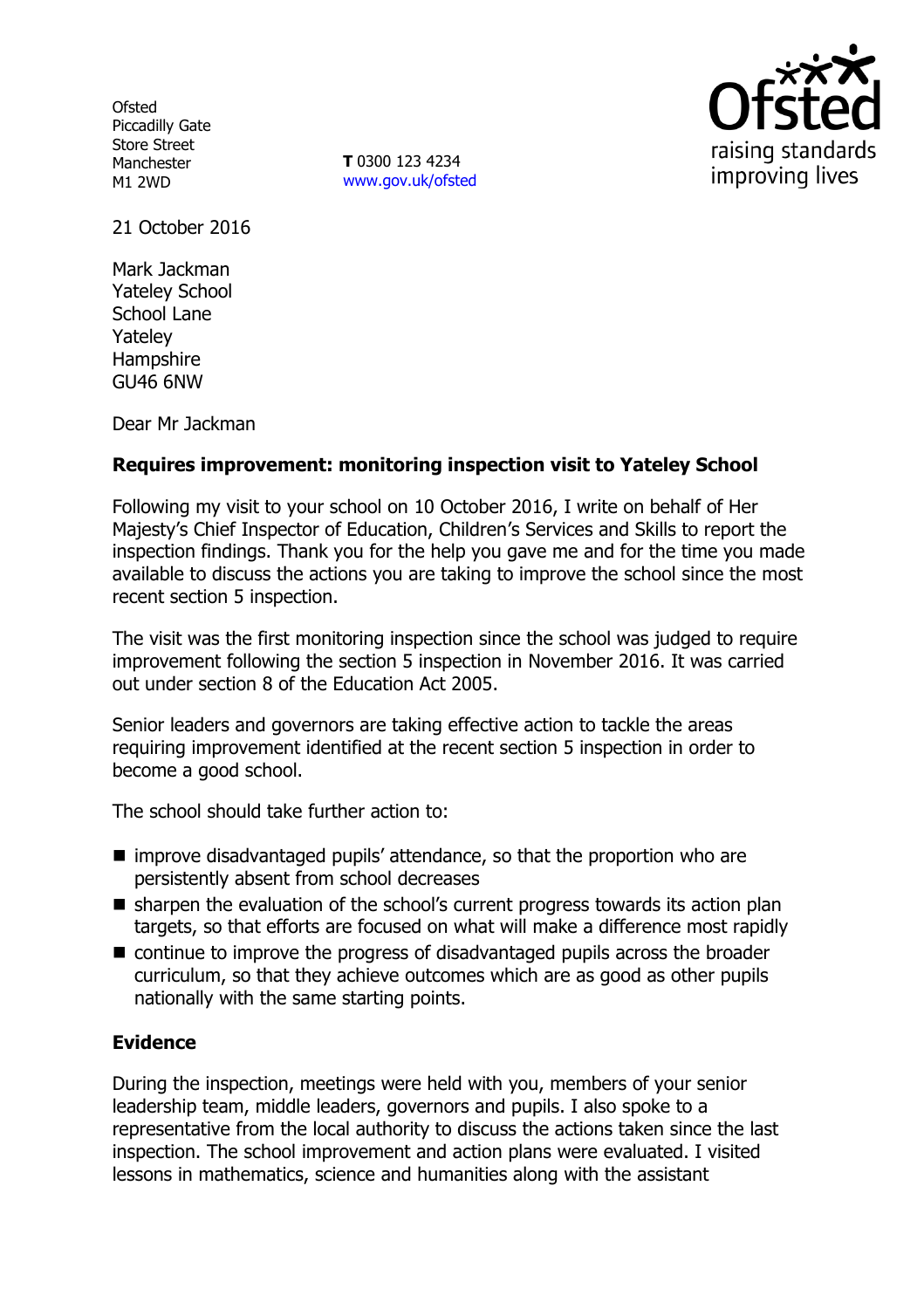

headteacher. I also reviewed a range of documentation, including governor minutes, local authority visit reports, and the school's information about pupils' progress and on leaders' monitoring of teaching.

# **Context**

Since the inspection which judged the school to require improvement, there have been a number of changes to the teaching staff, most significantly in science and modern foreign languages. During the spring and summer term of 2016, the capacity of the senior leadership team was reduced by the absence of two assistant headteachers. A new assistant headteacher responsible for teaching and learning joined the school in September 2016.

# **Main findings**

Since the inspection, you and your staff have worked hard to improve the school. You have embraced the areas for improvement that were identified, and made a noticeable difference to a number of key areas. This was reflected by pupils and middle leaders who spoke positively about their school and how it is getting better.

Pupils recognise that their behaviour has 'massively improved' as a result of clear routines and expectations now being consistently in place. Pupils understand why good behaviour is important for them to be able to learn successfully, and what the consequences of poor behaviour will be. Teachers use systems effectively to manage the behaviour of pupils in their classroom, and are held to account for their actions. The atmosphere in classrooms is calm and purposeful. Pupils and teachers have respectful relationships that help them work together.

Strengthened middle and senior leadership is supporting improvements across the school. Staff are held to account increasingly for the progress of the pupils they teach. Middle leaders monitor their faculty areas regularly, using what they learn to direct future development work with their subject staff. Assessment of pupils' current progress is more accurate, as a result of staff training and moderation. This information is now shared more widely and efficiently as a tool for identifying underachievement and targeting further work. Governors hold school leaders increasingly to account, undertaking clear roles linked to specific aspects of school improvement. Governors' questioning helps them deepen their understanding of leaders' work, but they could challenge more to be clear about the measurable difference that is being made to pupils' outcomes, particularly those who are disadvantaged and in relation to persistent absence.

Results for pupils who finished Year 11 in 2015 and 2016 show a rapidly improving picture. Pupils make good progress across a broad range of subjects over the course of key stage 3 and 4. Disadvantaged pupils' achievement is improving, with the difference between their results and that of their peers in school diminishing. However, the progress of disadvantaged pupils is not as good in all subjects and leaders do not look closely enough at these differences to identify where further